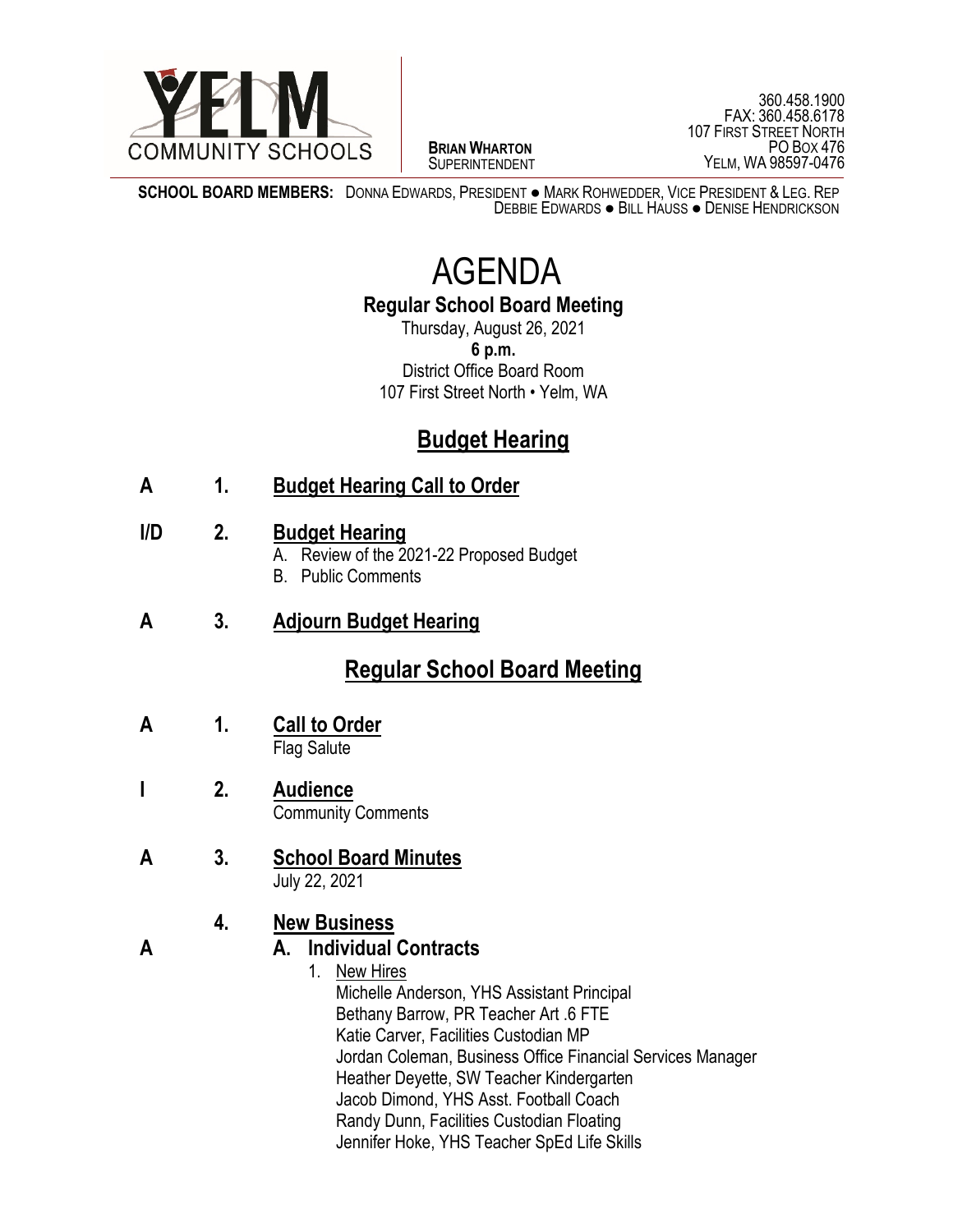|    | Bailey Hunt, YHS Teacher ELA                                                        |            |  |  |  |  |  |
|----|-------------------------------------------------------------------------------------|------------|--|--|--|--|--|
|    | Kimberly Jorgensen, LK Teacher Specialist .6 FTE                                    |            |  |  |  |  |  |
|    | Mary Larsen, YES Teacher Alt. Ed.                                                   |            |  |  |  |  |  |
|    | Charles Lease, Maintenance                                                          |            |  |  |  |  |  |
|    | Kelly McCown, MP Teacher 2 <sup>nd</sup> . Grade                                    |            |  |  |  |  |  |
|    | Carol McKay, YHS TOSA Credit Recovery                                               |            |  |  |  |  |  |
|    | Jacob Nolan, YHS Teacher PE/Health                                                  |            |  |  |  |  |  |
|    | Jenifer Ryle, MP Para NIA Library Asst.                                             |            |  |  |  |  |  |
|    | Kayla Stephens, SW Teacher 1 <sup>st</sup> Grade                                    |            |  |  |  |  |  |
|    |                                                                                     |            |  |  |  |  |  |
|    | Brandon Thompson, YHS Asst. Football Coach<br>Nan Toure, PR Teacher Pre-School SpEd |            |  |  |  |  |  |
|    | Courtney Warnick, RMS Teacher Social Studies                                        |            |  |  |  |  |  |
|    | Caleb Williams, YHS Teacher CTE Business Ed                                         |            |  |  |  |  |  |
| 2. | Leave of Absence                                                                    |            |  |  |  |  |  |
|    | Wendy Schroeder, YHS Para IA SLC                                                    | 2021-22 SY |  |  |  |  |  |
|    | Rosalva Fuentez, OSS Para IA EL                                                     | 2021-22 SY |  |  |  |  |  |
| 3. | Resignations/Retirements/Terminations                                               |            |  |  |  |  |  |
|    | Amanda Bach, Business Office Staff Accountant                                       |            |  |  |  |  |  |
|    | Gregory Davis, Human Resources Director of HR                                       |            |  |  |  |  |  |
|    | Kennedy Davis, YMS OP II ASB/Athletics                                              |            |  |  |  |  |  |
|    | Sarah DePinto, LK Teacher 5 <sup>th</sup> Grade                                     |            |  |  |  |  |  |
|    | Diane Felan, SW Para NIA Supervision                                                |            |  |  |  |  |  |
|    | Lynn Gosnell, FS/MP Para IA Preschool                                               |            |  |  |  |  |  |
|    | Timothy Henderson, YHS Asst. Football Coach                                         |            |  |  |  |  |  |
|    | Shawn Hummel, YHS OP II Attendance                                                  |            |  |  |  |  |  |
|    | Jurell Johnson, RMS Coach Head Football                                             |            |  |  |  |  |  |
|    | Andrea Lipper, LK Teacher PE                                                        |            |  |  |  |  |  |
|    | Matthew Koehler, YHS Campus Security                                                |            |  |  |  |  |  |
|    | Amy McLean, YHS Teacher CTE Business Ed                                             |            |  |  |  |  |  |
|    | Amy McLean, YHS Coach Asst. Jazzline                                                |            |  |  |  |  |  |
|    | Leticia Morales, YHS Teacher Spanish<br><b>Declined Contract</b>                    |            |  |  |  |  |  |
|    | Brian Nielsen, RMS Coach Asst. Football                                             |            |  |  |  |  |  |
|    | Jill Place, YHS Teacher Math/Spanish                                                |            |  |  |  |  |  |
|    | Melissa Shannon, Transportation Dispatcher                                          |            |  |  |  |  |  |
|    | Charlene Stevens Poulsen, MP Para NIA Library/Supervision<br>Retire                 |            |  |  |  |  |  |
|    | Jenna Wittmann, RMS Teacher Social Studies                                          |            |  |  |  |  |  |
|    | Courtney Yeager, YHS Para IA SEL                                                    |            |  |  |  |  |  |
| 4. | <b>Staffing Changes</b>                                                             |            |  |  |  |  |  |
|    | Cindi Bertram<br>From YHS Grad Spec. to YHS OP II Counseling                        |            |  |  |  |  |  |
|    | Kay Caldwell From MP Teacher 2nd to MP Teacher Title/LAP                            |            |  |  |  |  |  |
|    | Emily Carlson From Teacher MK to Teacher LK                                         |            |  |  |  |  |  |
|    | Nicole Evans-Galindo From Café Worker PR to Café Worker MP                          |            |  |  |  |  |  |
|    | Julie Harrison<br>From FS Utility Worker RMS to Satellite Cook PR                   |            |  |  |  |  |  |
|    | Marjie Hicks<br>From LK Para IA LAP to Library Technician                           |            |  |  |  |  |  |
|    | Jamie Jackson From SW Para to Teacher MK .8 Technology                              |            |  |  |  |  |  |
|    | From Financial Svcs Mgr to Director of Human Resources<br>Julie Mondry              |            |  |  |  |  |  |
| 5. | <b>Request for Waivers for Teaching out of Endorsement</b>                          |            |  |  |  |  |  |
|    | Kylie Albert, YHS Math, ELA, Science, PE/Health, Visual Arts, Social Studies        |            |  |  |  |  |  |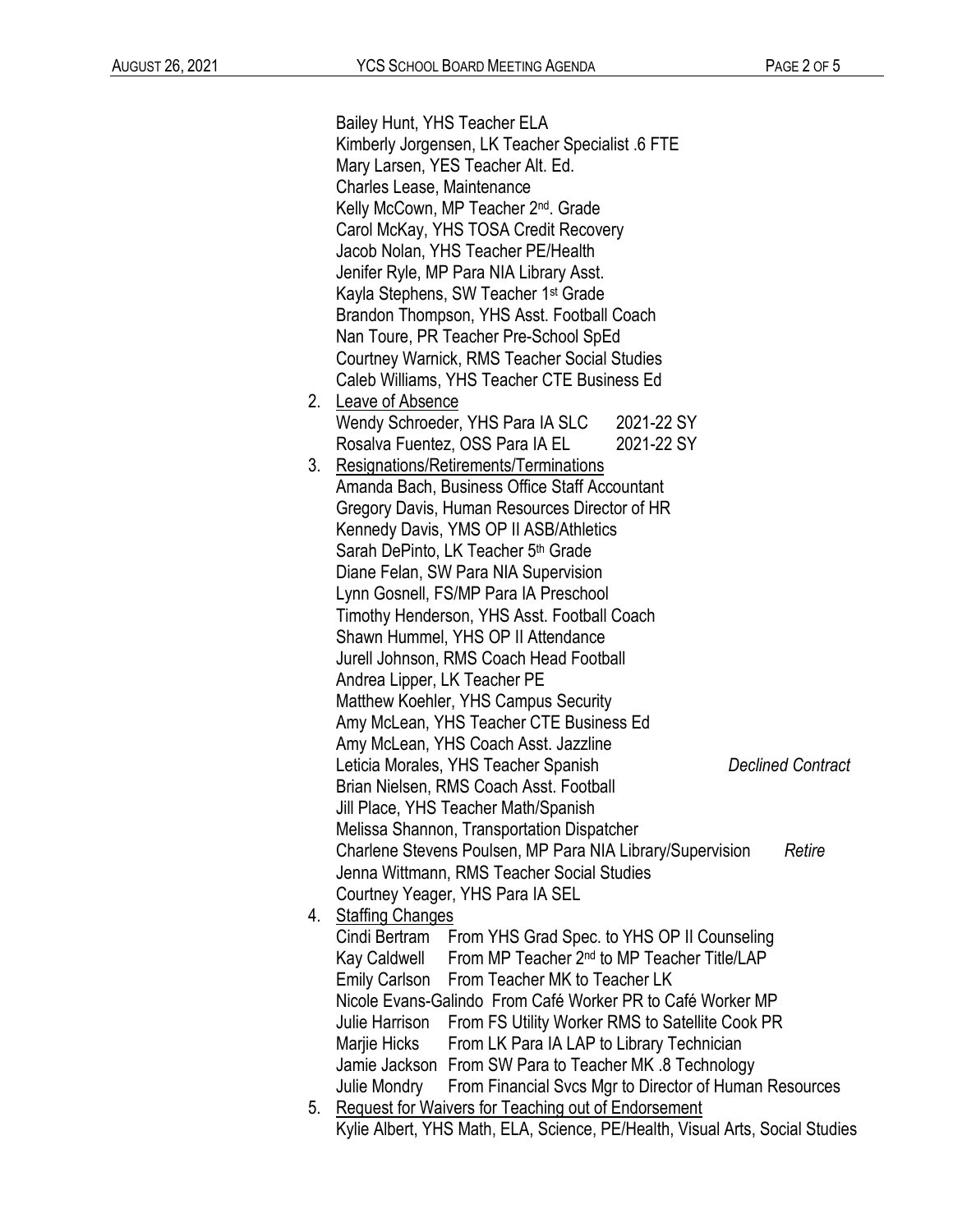|   |                                   | Chelsea Caramandi, YMS PE/Health<br><b>Visual Arts</b><br>Arts<br>Mary Rivera, YMS Guitar, Chorus<br>Maria Sackmann, YMS Science<br>Arts<br>Arlene Yeagley, LK Technology<br>6. Stipends/Supplemental Contracts | Lester Colburn, YES Math, ELA, Science, PE/Health, Visual Arts<br>Christopher Fanning, RMS Computer and Info Technology<br>Paul Lambert, YES ELA, Science, PE/Health, Visual Arts<br>Mary Larsen, YES ELA, Math, Science, History, Social Studies, PE/Health,<br>Michael Munro, YES Math, Science, History, Social Studies, PE/Health, Visual<br>Carissa Thomas, YHS Math, Science, History, Social Studies, PE/Health, Visual<br>Bethany Wennerstrom, YHS Computer and Info Technology |  |
|---|-----------------------------------|-----------------------------------------------------------------------------------------------------------------------------------------------------------------------------------------------------------------|-----------------------------------------------------------------------------------------------------------------------------------------------------------------------------------------------------------------------------------------------------------------------------------------------------------------------------------------------------------------------------------------------------------------------------------------------------------------------------------------|--|
| Α | В.                                | <b>Acceptance of Gifts</b><br>No Report                                                                                                                                                                         |                                                                                                                                                                                                                                                                                                                                                                                                                                                                                         |  |
| A |                                   | C. Career and Technical Education 5-Year Program Evaluation and<br><b>District Wide Plan</b>                                                                                                                    |                                                                                                                                                                                                                                                                                                                                                                                                                                                                                         |  |
| Α |                                   | D. Vending Services (RFP 2021-01)<br>Awarding contract to L & E Bottling                                                                                                                                        |                                                                                                                                                                                                                                                                                                                                                                                                                                                                                         |  |
| Α | Е.                                | <b>Resolution 13-20-21</b><br>2021-2022 Budget Adoption                                                                                                                                                         |                                                                                                                                                                                                                                                                                                                                                                                                                                                                                         |  |
| Α | F.                                | Interlocal Agreement with Clover Park Technical College                                                                                                                                                         |                                                                                                                                                                                                                                                                                                                                                                                                                                                                                         |  |
| Α | А.<br><b>B.</b><br>C.<br>D.<br>Е. | G. Vouchers and Payroll<br><b>General Fund</b><br><b>ASB Fund</b><br>Capital Projects Fund<br><b>ACH</b><br><b>July Payroll</b>                                                                                 | #70142719 - 70142832<br>\$562,645.09<br>#70408640 - 70408641<br>\$898.75<br>#70501159 - 70501186<br>\$3,596,810.99<br>#202100021-202100021<br>\$5,622.68<br>\$6,219,107.64                                                                                                                                                                                                                                                                                                              |  |
| Α | Н.<br>15.20<br>78.20<br>81.20     | <b>Facilities Report:</b><br><b>Public Works:</b><br>Project #<br>Amount<br>\$329,456.94<br>\$11,597.04<br>\$757.23                                                                                             | Vendor / Reason<br>Lake Tapps Const. / Roof Replacement 500 Bldg. YHS<br>Welcome Ramps / Install Ramps - FS<br>Cummings / Generator Repair - LK                                                                                                                                                                                                                                                                                                                                         |  |
|   | 88.20                             | \$44,682.84                                                                                                                                                                                                     | A+ Professional Coatings / Exterior Painting - PR                                                                                                                                                                                                                                                                                                                                                                                                                                       |  |

93.20 \$774.23 Generation Glass / Window Replacement – YHS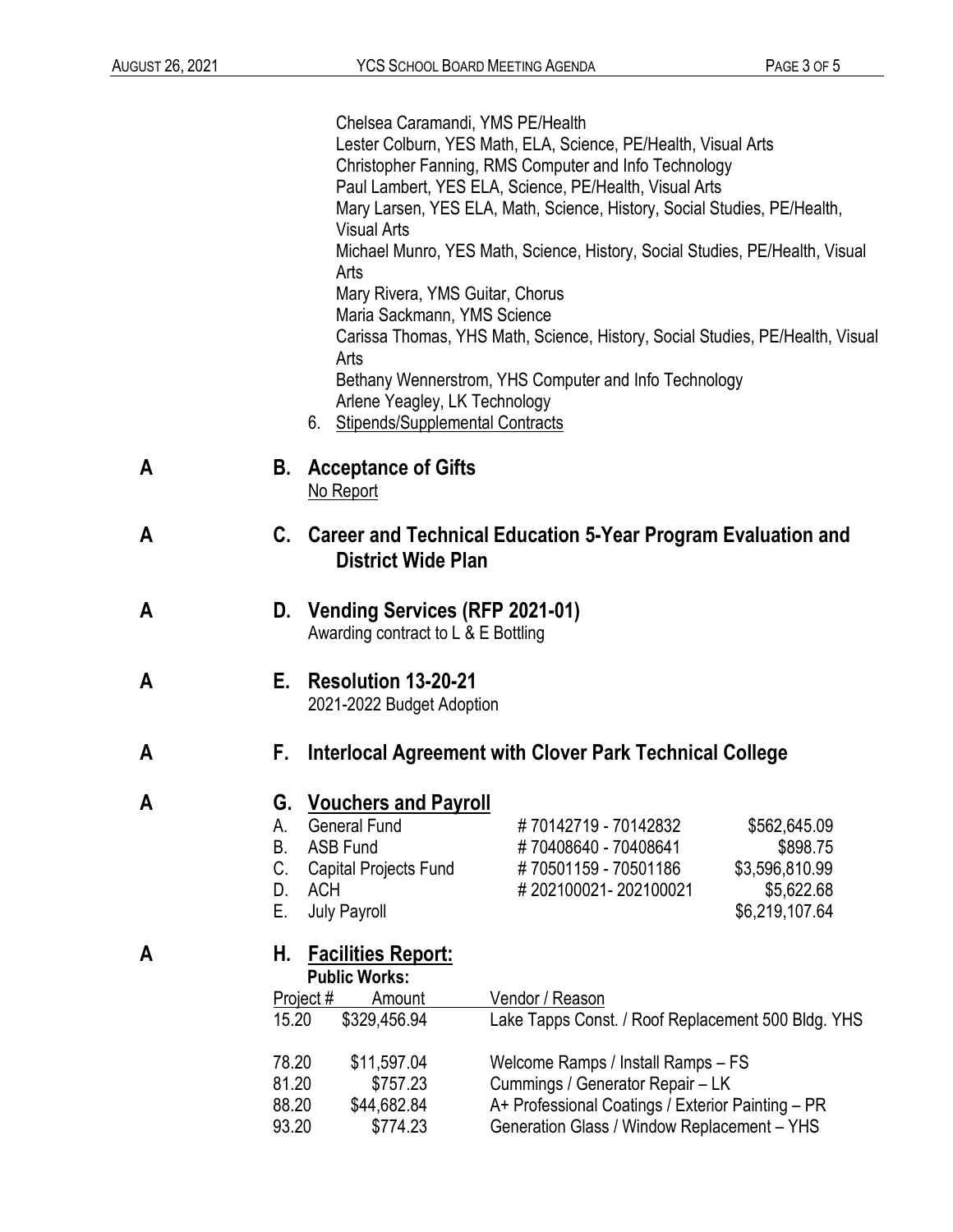|   |     | 98.20<br>99.20                                                                                                             | \$2,775.10<br>\$2,456.08           | Electrocom / Install Call Button - YHS<br>South Sound Fire & Sec. / Replacement of Security<br>Panel - FS                                           |  |
|---|-----|----------------------------------------------------------------------------------------------------------------------------|------------------------------------|-----------------------------------------------------------------------------------------------------------------------------------------------------|--|
|   |     | 107.20<br>115.20<br>118.20                                                                                                 | \$514.76<br>\$204.89<br>\$1,979.79 | Amerisafe / Fire Suppression Service - YHS/RMS<br>NW Water Systems / Repair to Water System - LK<br>NW Water Systems / Carbon Media Change Out - LK |  |
|   |     | 119.20                                                                                                                     | \$2,358.29                         | Cascade Fire / Replaced Air Compressor - MP                                                                                                         |  |
|   |     | 123.20                                                                                                                     | \$7,491.12                         | Generation Glass / Joints in Sidewalk Repaired - YHS                                                                                                |  |
|   |     | 125.20<br>126.20                                                                                                           | \$546.00<br>\$1,549.90             | Day Wireless / Repeater Repair - Transportation<br>Sound Electronics / Pull Station/Security Panel Repair<br><b>RMS/LK</b>                          |  |
|   |     | 127.20                                                                                                                     | \$571.66                           | Hermanson / Boiler Repair - YMS                                                                                                                     |  |
|   |     | 128.20                                                                                                                     | \$3,682.99                         | Hermanson / Chiller Repair - YHS                                                                                                                    |  |
|   |     | 129.20                                                                                                                     | \$327.60                           | Evergreen Fire & Security / Repair to Fire System<br>Terminals - YHS                                                                                |  |
|   |     | 130.20                                                                                                                     | \$2,697.06                         | Lake Tapps Construction / Set Forms for Sidewalks - FS                                                                                              |  |
| I | 5.  | <b>Policy Revision</b><br><b>First Reading - For Review</b><br>Administrative Support Staff Salary Schedule of Policy 5310 |                                    |                                                                                                                                                     |  |
| I | 6.  | <b>Financial Reports</b><br>No Report                                                                                      |                                    |                                                                                                                                                     |  |
| I | 7.  | <b>Graduate Yelm! Update</b><br>No Report                                                                                  |                                    |                                                                                                                                                     |  |
| I | 8.  | <b>Yelm Middle School/Southworth/SSI Construction Update</b>                                                               |                                    |                                                                                                                                                     |  |
| I | 9.  | <b>Reopening Plan Update</b>                                                                                               |                                    |                                                                                                                                                     |  |
| I | 10. | <b>Learning Recovery Plan</b>                                                                                              |                                    |                                                                                                                                                     |  |
| I | 11. | <b>Student Enrollment Report</b><br>No Report                                                                              |                                    |                                                                                                                                                     |  |
| I | 13. | <b>Board Comments</b>                                                                                                      |                                    |                                                                                                                                                     |  |
| I | 14. | <b>Superintendent's Report</b>                                                                                             |                                    |                                                                                                                                                     |  |
| A | 15. | <b>Adjourn</b>                                                                                                             |                                    |                                                                                                                                                     |  |

**Next Board Meeting:** September 9, 2021 – 6:00 p.m. – Study Session